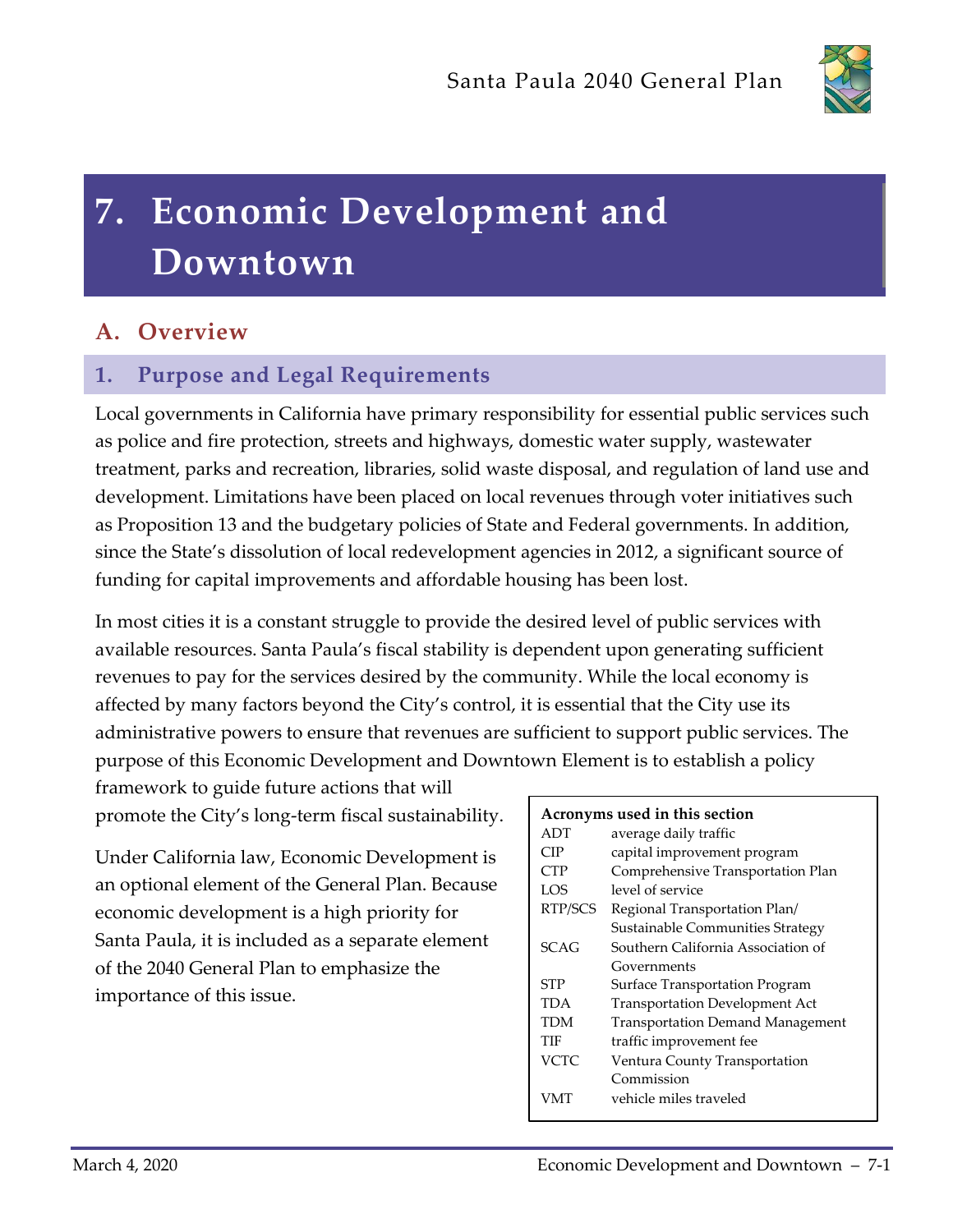

This Economic Development and Downtown Element is supported by the other General Plan elements. For example:

- Designating sufficient land for commercial and industrial uses in the **Land Use Element** is important in maintaining a balanced, viable economy.
- The efficient movement of people and goods, as supported by the **Circulation and Mobility Element**, is a vital consideration for businesses evaluating options for locating and expanding their establishments.
- The **Housing Element** supports adequate housing options to meet the needs of all residents and employees, and is a key factor in attracting and retaining businesses.
- The **Public Services and Utilities Element** facilitates the provision of adequate infrastructure and public services to support business recruitment, retention, and expansion, as well as residential neighborhoods.
- The **Hazards and Public Safety Element** establishes policies to ensure public health and safety, while the **Environmental and Cultural Resources Element** addresses quality of life issues that make Santa Paula an enjoyable place to live, work and visit.

# **2. Goals**

The overall vision guiding the Economic Development and Downtown Element is to secure Santa Paula's long-term economic sustainability. In the economic context, sustainability is enhanced by attracting and retaining businesses that offer needed goods and services, as well as sufficient job opportunities for residents. A robust business sector produces revenues to support City services, such as public safety and infrastructure maintenance. Good-paying jobs also support residential property values, which bolster City property tax revenues and enhance sales tax revenue.

Of great importance within the economic vision for Santa Paula is a thriving Downtown that serves the needs of local residents and attracts visitors (and their purchases) from outside the city.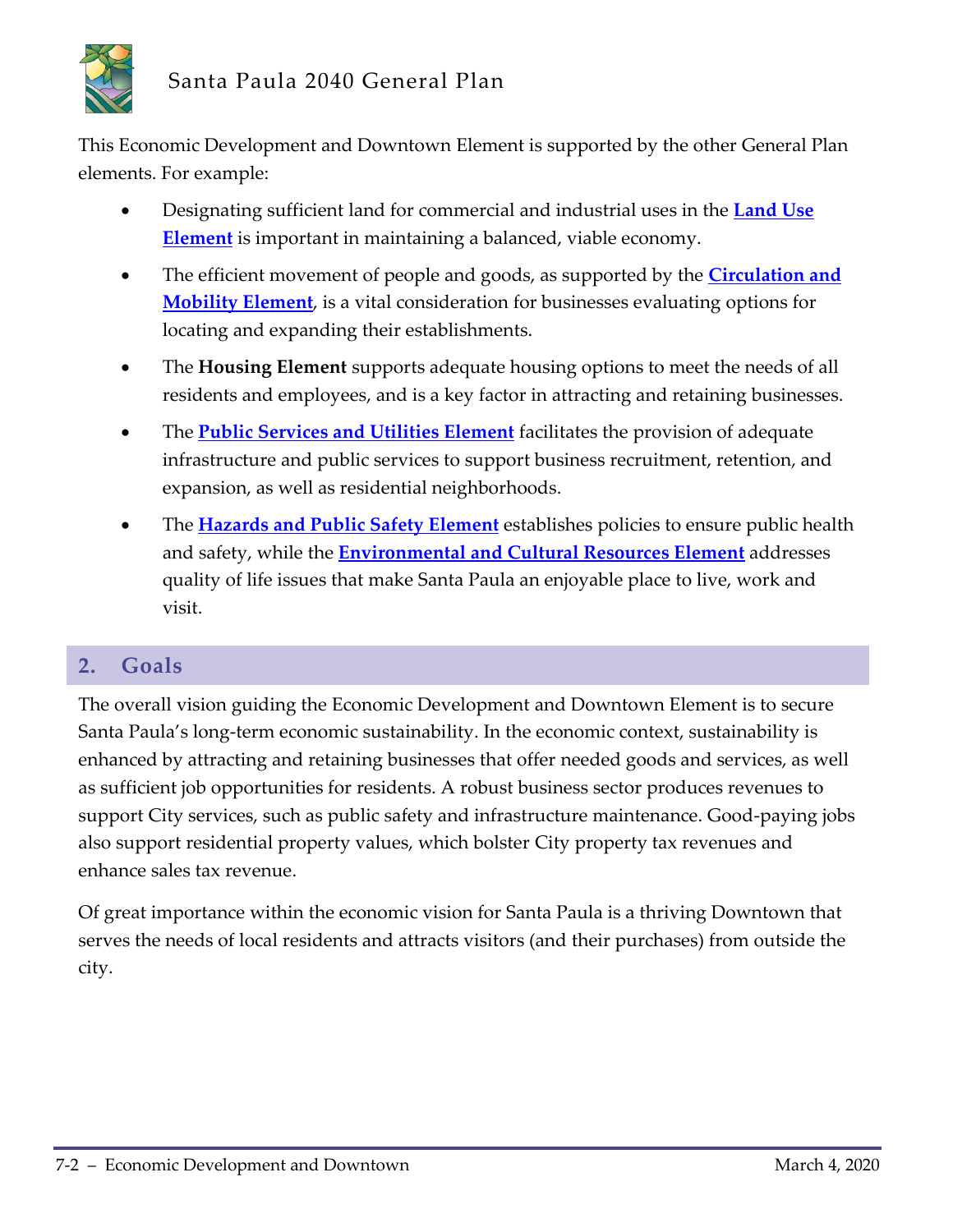

# **Economic Development Goals**

The following goals provide guidance for the policies and programs of this Economic Development and Downtown Element.

- EDD 1 Promote the long-term economic prosperity of Santa Paula's residents and businesses, and the City's fiscal sustainability through business development and diversity, a skilled workforce, jobs/housing balance, increased tourism and a vibrant Downtown.
- EDD 2 Provide high-quality and cost-effective public services for Santa Paula's residents and businesses.

The policies and programs of this Economic Development and Downtown Element are organized under two major themes:

- **Economic Prosperity and Fiscal Sustainability.** How can Santa Paula grow its economy to provide expanding job opportunities and upward mobility for residents, and sufficient revenues to support needed City services and infrastructure?
- **Downtown Revitalization.** What strategies should the City pursue to encourage revitalization, expand business opportunities, and attract more residents and visitors to the Downtown?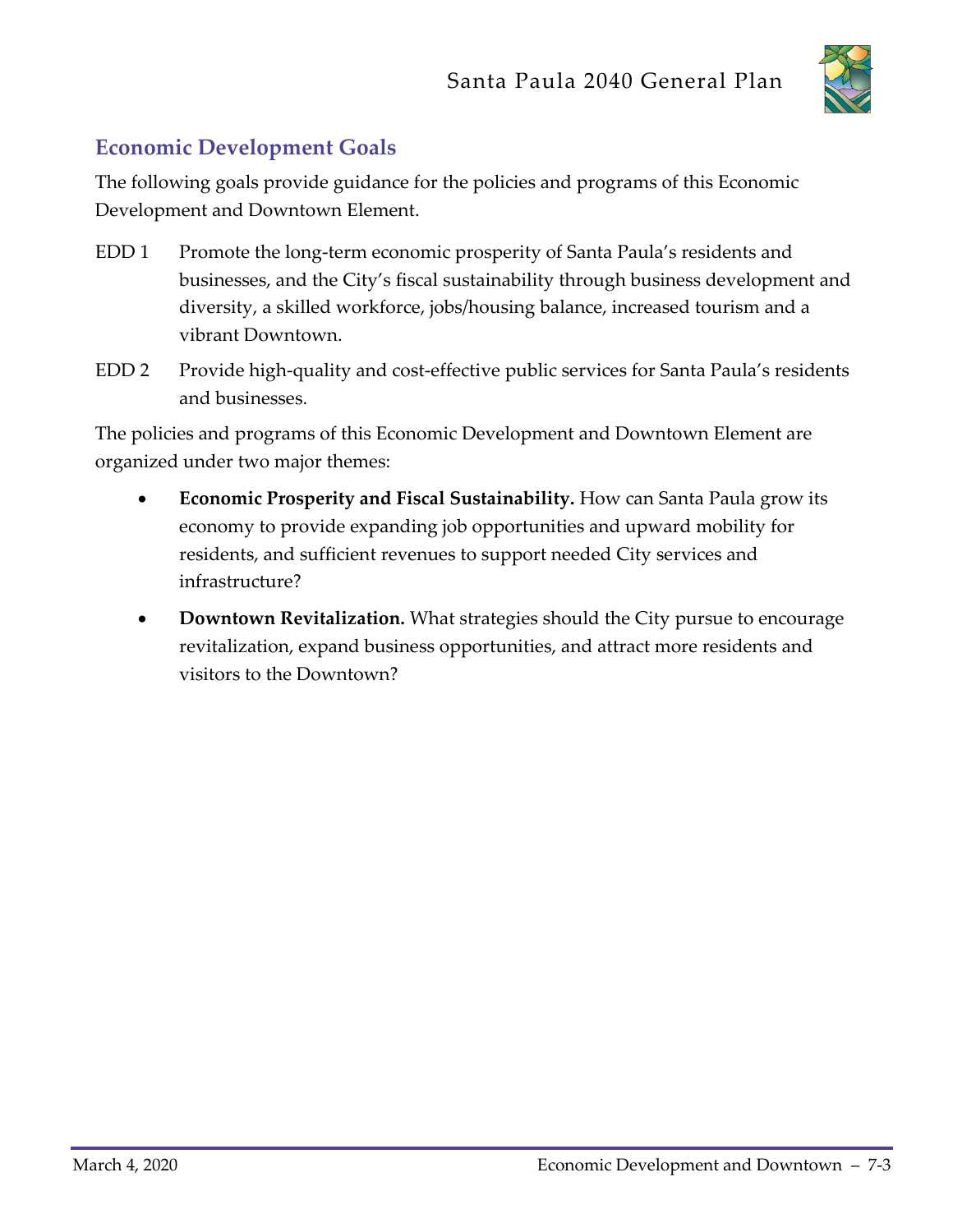

# **B. Economic Prosperity and Fiscal Sustainability**

Economic prosperity is an essential aspect of the quality of life for Santa Paula residents, as well as the City's long-term fiscal sustainability. City strategies to support economic growth are organized into three areas:

- 1. Diversify the Economic Base
- 2. Expand Economic Opportunities
- 3. Enhance Fiscal Sustainability

# **1. Diversify the Economic Base**

Strategies for diversifying Santa Paula's economic base include supporting the growth of existing businesses while encouraging new markets such as agri-tourism.

# **Support Small Businesses and Entrepreneurship**

Locally owned small businesses provide a significant source of jobs in Santa Paula's economy, and the continued success of these establishments is important to the health of the local economy. A long-term economic development strategy focuses on helping these existing businesses thrive and expand.

# **Promote Tourism and Recreational Opportunities**

An important aspect of the City's economic diversification strategy is to encourage tourism as a means of importing money to Santa Paula from other areas through increased sales and transient occupancy taxes. According to a recent study by Visit California, California's tourism marketing agency, visitor spending totaled \$1.5 billion in Ventura County in 2016. The study also revealed that Santa Paula's annual per capita transient occupancy tax revenue was \$3.65 in 2016, compared to about \$25 for the county as a whole.

These findings suggest that there is considerable growth potential for transient occupancy tax revenue in Santa Paula. Such growth will depend upon coordinated and sustained efforts to promote tourism in the Heritage Valley. Promotional efforts should seek to build upon the existing popularity of Ventura County as a tourist destination.

Agri-tourism is expected to become an increasingly important component of the Ventura County tourism market. As described by the University of California Small Farm Program, agri-tourism is any enterprise on a working farm or ranch or agricultural facility operated for the enjoyment and education of visitors that brings additional income to the operator. Activities include farm stands, U-pick operations, wine tasting rooms, harvest festivals, farm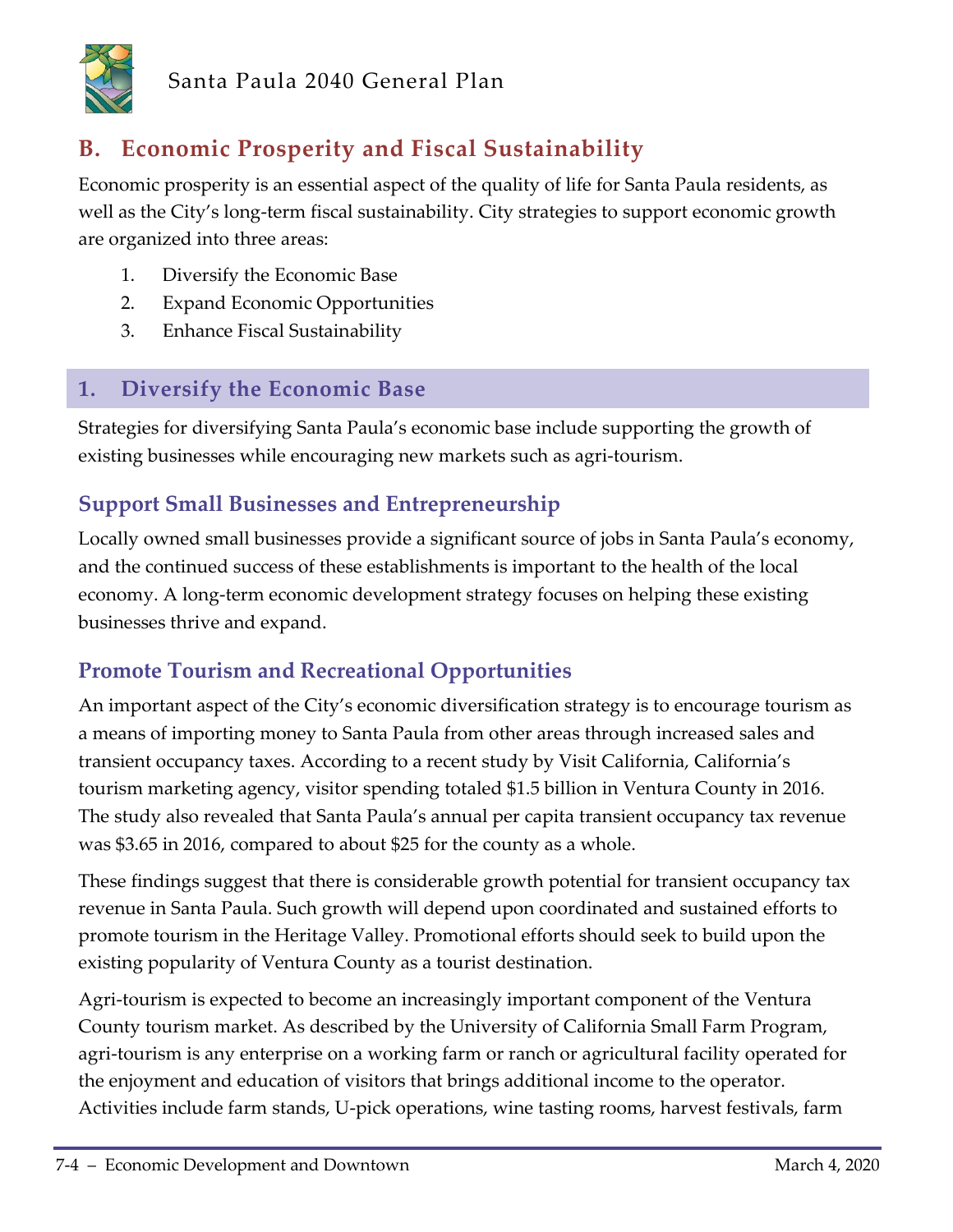

tours, packing house tours, winery tours, barn dances, farm stays, classes and demonstrations, pumpkin patches, corn mazes, Christmas tree farms, horseback riding, vineyard weddings and family reunion, hunting, fishing, hiking, bird watching, yoga retreats, cooking classes, rodeos, music festivals, petting zoos, habitat improvement projects, and many other similar activities.

The City of Santa Paula and non-profit organizations such as Discover Santa Paula and the Heritage Valley Tourist Bureau have made efforts to promote the agri-tourism sector. Numerous agri-tourism activities and events in Heritage Valley, including festivals, farmers markets, hot air balloons, train rides, and other family-oriented activities, attract both residents and visitors. Santa Paula's central location provides an opportunity to become the agri-tourism hub for the Heritage Valley if not the entire county. Within easy driving distance are local fields and orchards as well as agricultural operations near Fillmore, Somis, Ojai and Oxnard. A visit to Heritage Valley would not be complete without a stop in Historic Downtown Santa Paula. In addition, Downtown restaurants are well positioned to take advantage of the "Farm-to-Table" movement.

Efforts to promote tourism opportunities in Heritage Valley can also benefit Downtown Santa Paula. Completion of a bicycle/hiking trail along the railroad right of way between Ventura and Fillmore through Downtown Santa Paula and conversion of packing houses to agritourism uses, such as a regional farmers market and food hall, would help to attract more visitors to the area.

SR 150 and SR 126 east of SR 150 are currently designated as Eligible State Scenic Highways. To emphasize the scenic value of Heritage Valley, Santa Paula could work cooperatively with Ojai and Fillmore to achieve official Scenic Highway designation for these highways. According to Caltrans, a scenic highway can create a positive image for a community, preserve and protect environmental assets and encourage tourism.

### **Policies**

- EDD 1.1 **Support existing businesses**. Support existing businesses within the community, including home-based businesses.
- EDD 1.2 **Business attraction**. Seek to attract new businesses that will help to diversify the local economy in sectors such as health care, and biomedical research and manufacturing, environmental technology, communications, business services, education, software development, agricultural industry support, agricultural research, and visitor-serving uses associated with the Heritage Valley.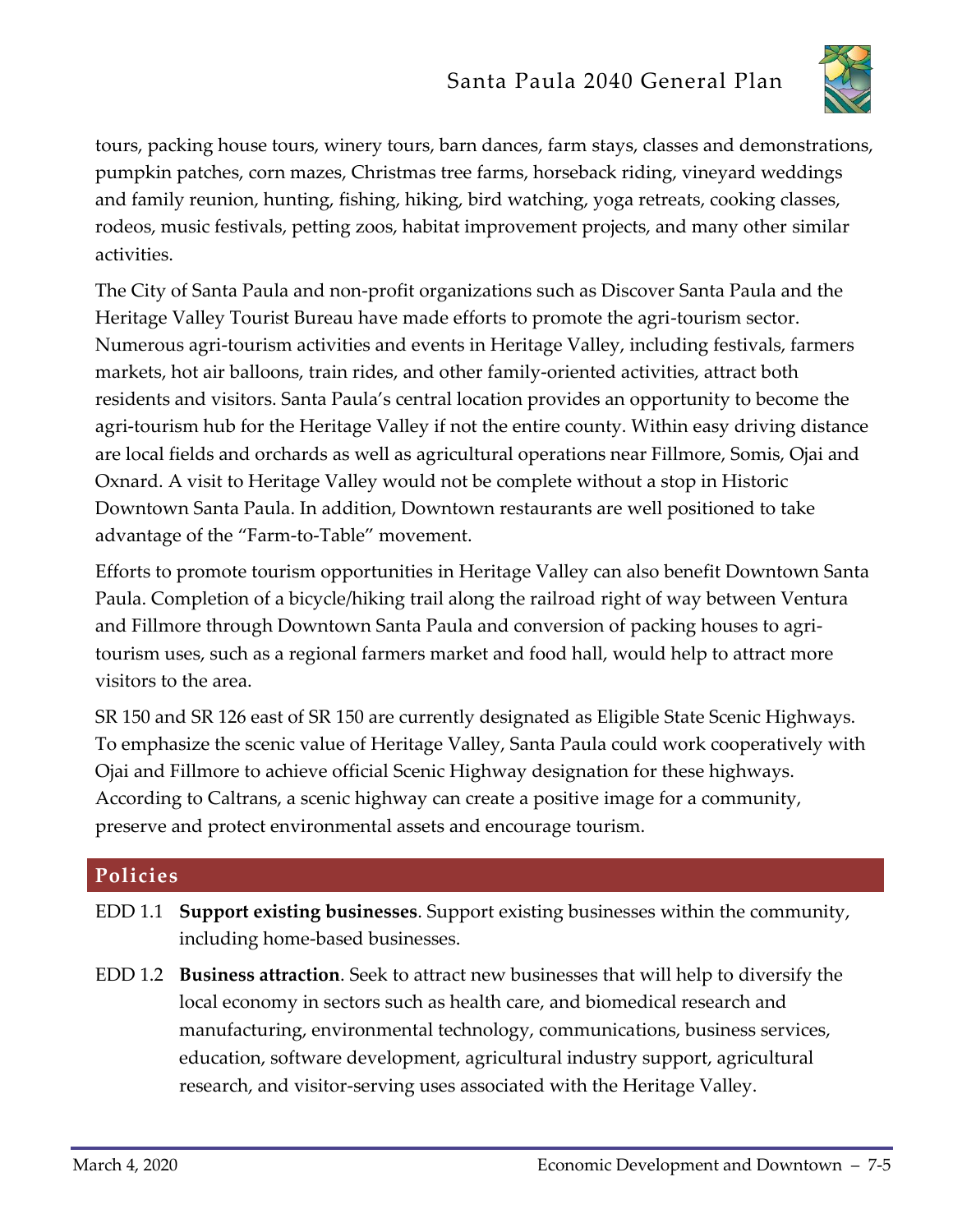

- EDD 1.3 **Promote tourism**. Promote tourism and development of visitor-serving facilities.
- EDD 1.4 **Promote film-making in Santa Paula**. Enhance Santa Paula's reputation as a film making location.

#### **Programs**

- EDD 1.a **Economic Development Coordinator**. Designate an Economic Development Coordinator to facilitate all of the City's economic development efforts and assist businesses in obtaining City permits.
- EDD 1.b **Economic base study**. Prepare an economic base study to identify business sectors with greatest potential for expansion in Santa Paula and implement a business retention, marketing and recruitment program to attract those businesses.
- EDD 1.c **Business expansion**. Work cooperatively with current Santa Paula employers to identify ways the City can facilitate expansion of those businesses.
- EDD 1.d **Promote business and tourism**. Work cooperatively with local organizations representing all business and ethnic interests to develop a program to promote business and tourism in Santa Paula, including strategies such as:
	- Continue to promote Downtown as an historic and entertainment district.
	- Promote Santa Paula as a film-making location.
	- Promote Santa Paula's railroad, airport, museum, and agricultural attractions.
	- Develop attractions such as farmers markets, arts and crafts fairs, agricultural exhibits or museum, farm tours, antique airplane and car museum, and a tourist trolley.
	- Work jointly with the UC Hansen Agricultural Research and Extension Center, the County of Ventura, the City of Fillmore and private interests in the Santa Clara River Valley to create an Agri-tourism Strategic Plan for the Heritage Valley.
	- Work jointly with the County of Ventura, the City of Fillmore and the City of Ojai to prepare a scenic corridor protection program for SR 126 (between SR 150 and the eastern Ventura County line) and SR 150 and the attainment of official scenic highway designations for those highways under the California Scenic Highway Program.
- EDD 1.e **Adaptive reuse of older buildings**. Encourage recycling of older buildings for use by businesses or mixed uses.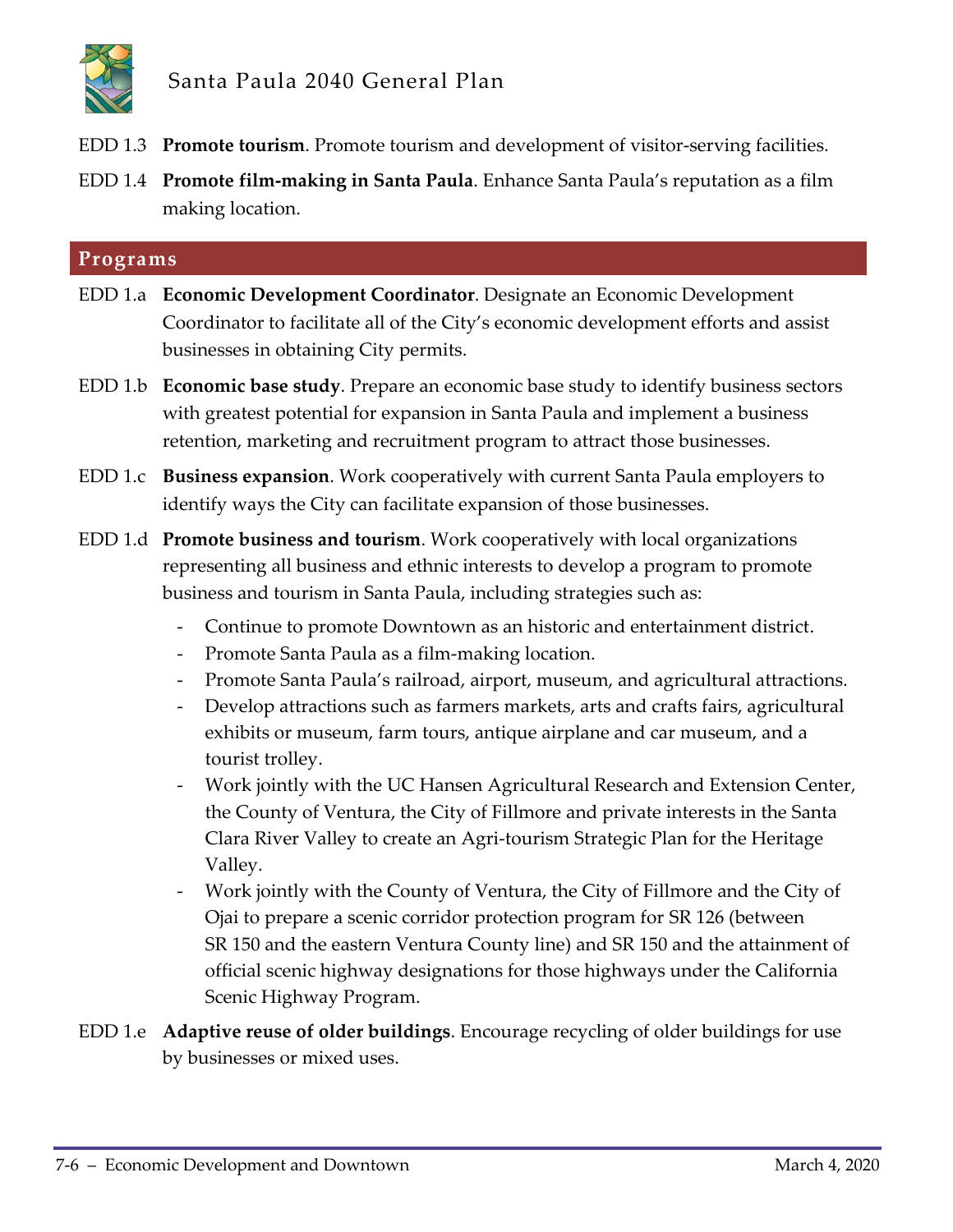

EDD 1.f **Financing for business expansion**. Work cooperatively with local business and local financial organizations to ensure the availability of adequate financing to support business expansion in Santa Paula.

# **2. Expand Economic Opportunity**

The policies and programs intended to grow the economic base as described in the previous section will also benefit Santa Paula residents by increasing job opportunities and wages. Business development programs are most successful when they are supported by complementary efforts to increase the skill level of the labor force through education and training. In addition to providing more local employment opportunities, higher workforce skill levels lead to higher wages for Santa Paula residents, which in turn leads to higher tax revenues.

Expanded employment opportunities and skill levels is facilitated by effective collaboration between business, government, and educational institutions. New employment opportunities may come from diversifying into new business sectors or through entrepreneurial expansion within Santa Paula's traditional economic sectors. In addition, Santa Paula's employment growth will be affected by its quality of life and its desirability as a place for workers to live and businesses to locate.

Many of Santa Paula's residents are employed in agriculture and retail businesses. These sectors often pay lower wages than jobs in the professional services and manufacturing industries. SCAG's 2040 demographic forecast expects that Santa Paula will add 3,900 jobs between 2012 and 2040, an increase of 50%. Previous studies have identified Santa Paula as a competitive location for business clusters, including agriculture, communications, machinery, biomedical sciences, plastics, environmental tourism, business services, health care, and education/training. An employment forecast prepared in 2016 by ADE, Inc. for Ventura County to the year 2040 expects the highest job growth to occur in the following fields:

- 1. Health Care and Social Assistance 30,000 jobs
- 2. Educational Services 20,000 jobs
- 3. Retail Trade 17,000 jobs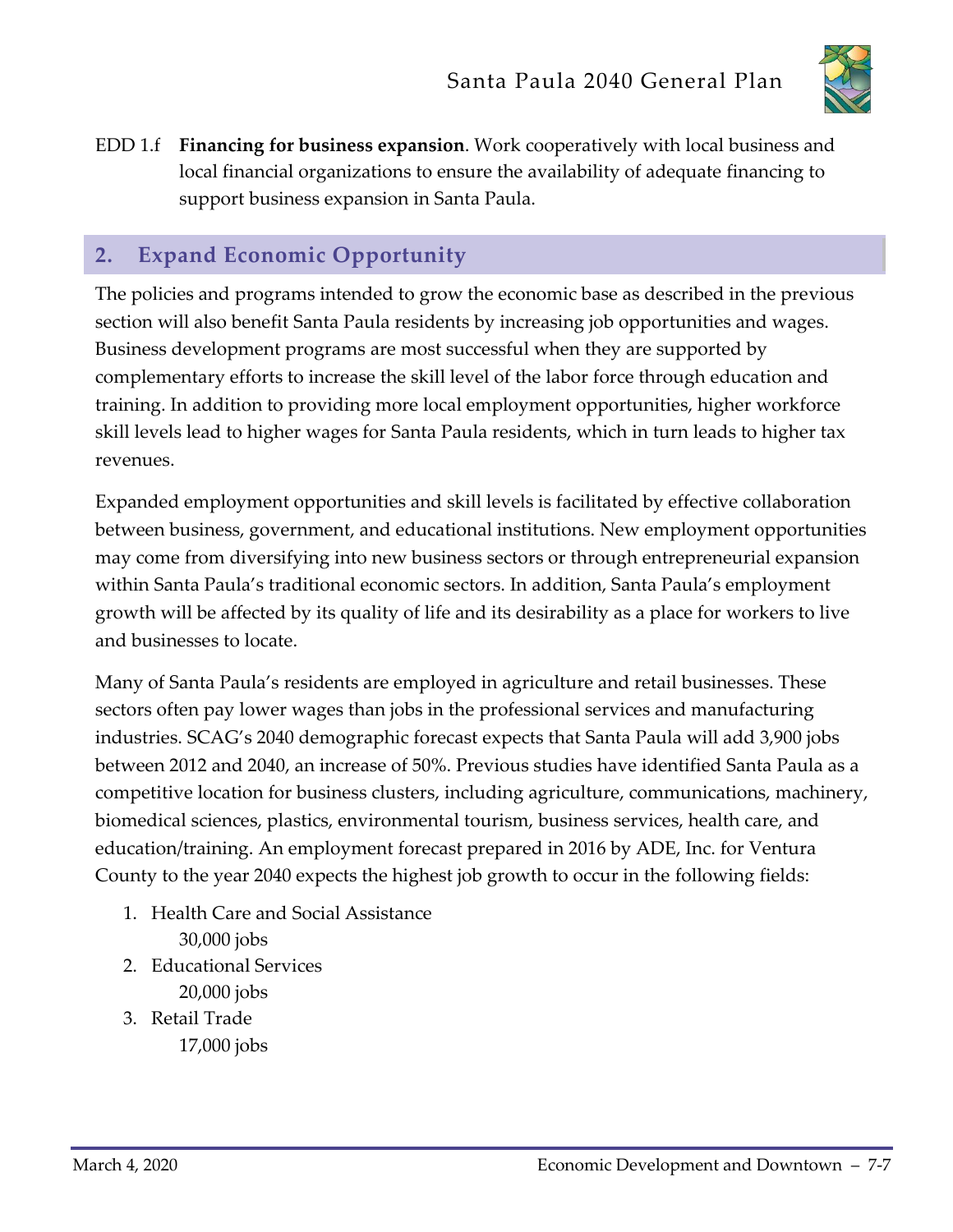

- 4. Professional, Scientific, and Technical Services 11,000 jobs
- 5. Accommodation and Food Services 8,000 jobs

Education and vocational training programs can help Santa Paula capitalize on the growth anticipated in the higher-skill sectors. Better training leads to higher earnings, more discretionary income, and higher tax revenues for the City. Improving the skill level of the labor force requires access to state-of-the-art education, job training programs, and collaboration between government, business, and educational institutions. Higher education can take many forms including traditional academic programs, vocational and specialized training, focused certificate programs, online courses, and on-the-job training. A well-qualified and productive labor force is a key factor in attracting new businesses to the community and expanding economic opportunities for Santa Paula residents. Opportunities for higher paying jobs in high-skill industries will be enhanced by the availability of industrial land, as described in the **Land Use Element**.

#### **Policies**

- EDD 2.1 **Job training**. Encourage local businesses and educational institutions to expand job training and apprentice programs for Santa Paula's workforce.
- EDD 2.2 **Educational opportunities**. Encourage educational institutions, such as community colleges and private secondary schools, to locate or expand in Santa Paula.

#### **Programs**

EDD 2.a **Education and training**. As part of the City's economic development program, work cooperatively with local businesses and educational institutions to expand education and training programs that will enhance job skills needed to support current and future businesses in Santa Paula.

### **3. Enhance Fiscal Sustainability**

Fiscal sustainability requires that City revenues are sufficient to fund public services. Two of the primary sources of revenues for most California cities are property tax and sales/use tax. Because these two funding sources comprise such a large portion of City revenues, increasing property values and taxable sales are essential to the long-term provision of quality public services. An effective fiscal strategy must also consider long-term economic trends. According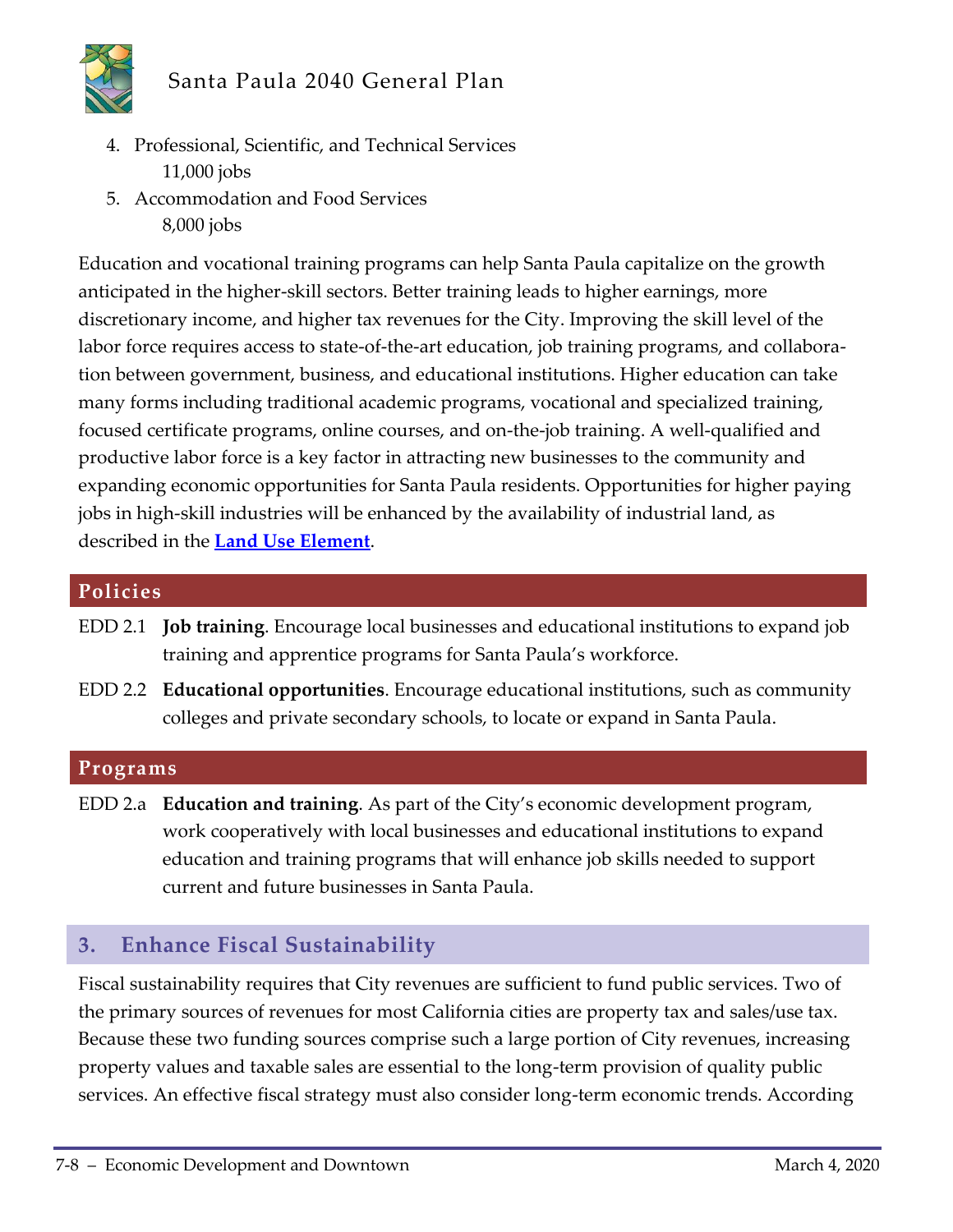

to the U.S. Census Bureau, total online retail sales in 2017 accounted for about 9% of all sales compared to less than 1% in 2000.

Fiscal sustainability also requires that the City provide public services in a cost-effective manner. Options that must be considered include public-private partnerships, outsourcing, and contracting for service with other public entities. For example, in 2017 the City determined that the most cost-effective method of providing fire protection in Santa Paula will be through membership in the Ventura County Fire Department.

New development also requires the construction of infrastructure and public facilities. Development impact fees are collected to defray the cost of infrastructure needed to serve new development. Under California law, development impact fees are limited to the cost of providing new or expanded facilities needed to serve the development. As growth takes place, whether infill or expansion, property tax and sales tax revenues will increase along with the new service demands that come with the addition of new residents and businesses.

Maintaining a healthy balance between revenues and public service expenses requires an effective strategy. Compact development minimizes infrastructure cost by reducing the percapita cost of streets and utilities; therefore, infill development on vacant lots or underutilized properties is generally a cost-effective form of development. Infill development can also bring more customers to the Downtown and nearby businesses, thereby increasing property values and sales tax revenue.

Development in the expansion areas should be planned in a manner that has a positive fiscal effect on the City. New development within these areas should not only cover the initial infrastructure costs but should also generate sufficient revenues needed for long-term operation/maintenance and public services. While land in the residential expansion areas may not be used as intensively as in Santa Paula's older neighborhoods, anticipated development could attract higher-income families with greater disposable income resulting in greater percapita sales tax revenue.

Industrial and office development also contribute to increased property values and sales tax revenue. This occurs primarily through job creation, which expands overall disposable income and local spending. An adequate supply of sites for employment-generating uses is essential for fiscal sustainability. In general, the City benefits fiscally when existing commercial and industrial land is used efficiently, generating more jobs and income per acre.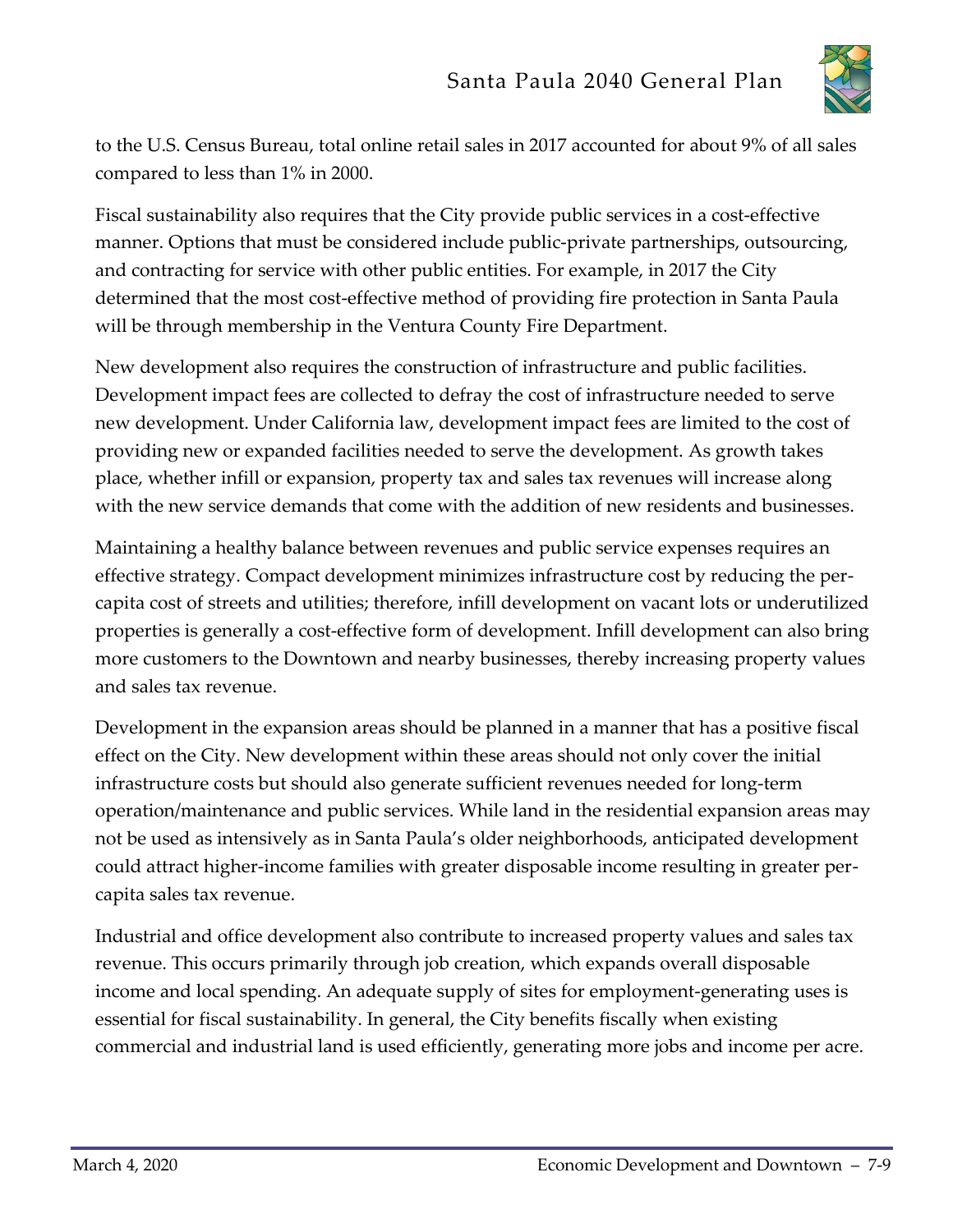

Because fiscal sustainability is such an important issue this Economic Development and Downtown Element includes a commitment to prepare and periodically update a citywide fiscal impact analysis to help guide major land use, infrastructure and public service decisions.

| Policies |                                                                                                                                                                                                                                             |  |
|----------|---------------------------------------------------------------------------------------------------------------------------------------------------------------------------------------------------------------------------------------------|--|
|          | EDD 3.1 Monitor fiscal conditions. Regularly monitor and assess the City's fiscal conditions<br>to help evaluate major land use, infrastructure and public service decisions.                                                               |  |
| Programs |                                                                                                                                                                                                                                             |  |
|          | EDD 3.a Citywide fiscal analysis. Prepare and periodically update a citywide fiscal impact<br>study to help guide major land use, infrastructure and public service decisions.                                                              |  |
|          | EDD 3.b Streamline permit processing. Streamline City permit processes while ensuring<br>quality development.                                                                                                                               |  |
|          | EDD 3.c Provide adequate infrastructure. Identify, monitor, and address resource and<br>infrastructure issues (such as housing, health care, infrastructure and public<br>services) that may be limiting economic expansion in Santa Paula. |  |
|          | EDD.3.d Business forum. Establish an on-going business forum between City officials and<br>local businesses to collaborate on plans, policies, and budget items.                                                                            |  |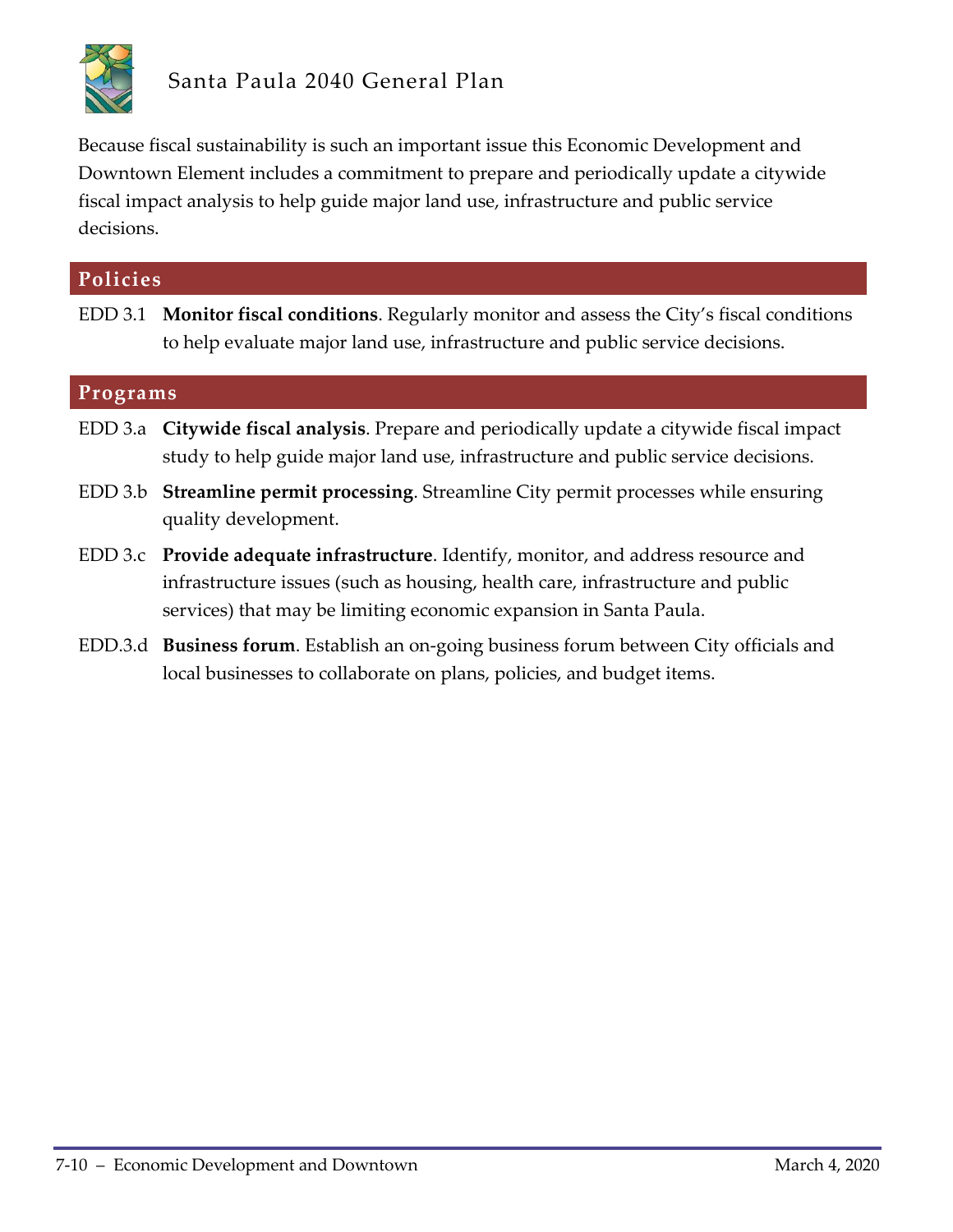

# **C. Downtown Revitalization**

A vibrant Downtown core is a key ingredient of Santa Paula's economic sustainability. The vision for Downtown is one that is alive with people enjoying meals in restaurants, visiting shops, and strolling on sidewalks throughout the day and into the evening. It is a place where residents feel a strong sense of community and visitors can experience the authentic smalltown charm that is often missing from their daily experience. A successful downtown is a place that is full of what international architect Jan Gehl calls "staying activities" that invite people to stop and spend time. The number and frequency of staying activities is a measure of the vibrancy of a street or district.

Interest in helping Downtown Santa Paula realize its full potential remains strong. From 1995 to 2017, the City facilitated several planning efforts for the Downtown – the 1996 Downtown Improvement Plan, the 2004 Downtown Improvement Plan (an update to the 1996 Plan), a 2012 study conducted by City and Regional Planning students and faculty from Cal Poly San Luis Obispo, and a 2017 Downtown Action Plan. The 2017 Downtown Action Plan was designed specifically to help guide the Downtown Revitalization component of the 2040 General Plan. Findings and recommendations from the 2017 Downtown Action Plan have been incorporated into the policies and programs of this Economic Development and Downtown Element as well as the **Land Use Element**. Specific programs to support Downtown revitalization build upon all of these previous studies.

The 2017 Downtown Action Plan notes that most successful downtown revitalization programs address multiple components, including physical design, organization, marketing and promotion, and economic restructuring. These are also the components of the Main Street Revitalization model endorsed by the California Main Street Alliance (CMSA) and Main Street America. CMSA has over 50 member cities in California, and Downtown Santa Paula is a prime candidate for designation as a Main Street district under the CMSA program. The following discussion highlights the key components of the Main Street Revitalization model.

# **Capitalizing on Physical Assets**

Downtown Santa Paula has many physical and visual assets that set it apart from other downtowns, such as its authenticity represented in the many historical structures. These buildings are unique assets that are nearly impossible to replicate in new developments. For visitors, Santa Paula provides an opportunity to step back to an earlier time, and for residents Santa Paula is the traditional small-town community that newer suburban developments often seek to emulate but cannot match. Santa Paula is also blessed with its agricultural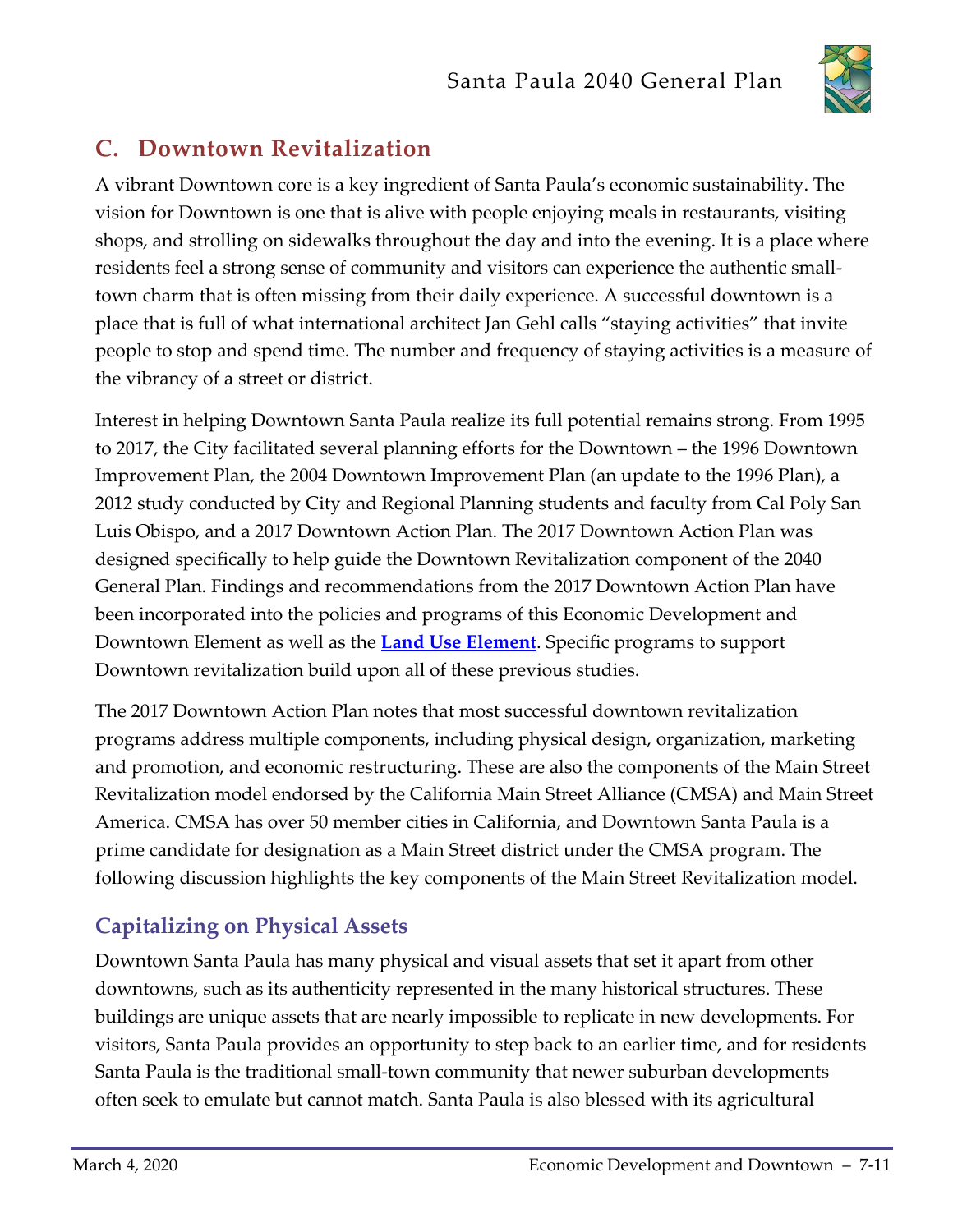

heritage and beautiful setting between the Topatopa and Santa Susana Mountains. Geographically, the city lies at the edge, but still within, one of the largest metropolitan areas in the nation.

These physical assets contribute to the economic potential of Downtown and should be preserved and enhanced. Their stewardship is comprehensively addressed in the policies and programs of both the **Land Use Element** and this Economic Development and Downtown Element. For the Downtown, policies include protection of historic structures, design guidelines for new buildings, enhancement of the pedestrian street environment, promotion of mixed-use development, and mitigation of land use conflicts.

# **Building Organizational Effectiveness**

Sustainable revitalization efforts depend on creating a strong organizational foundation including effective partnerships and community involvement in support of the Downtown. As noted in the Downtown Action Plan, a key strategy is to organize Downtown merchants "under one banner" solely focused on Downtown. This creates a focused Downtown organization that embraces the variety of business types and ethnicities. A non-profit Main Street entity could be empowered to organize and promote festivals, events, and other Downtown activities and work alongside the Chamber of Commerce.

# **Projecting a Compelling Image**

Projecting a compelling image of Downtown Santa Paula requires marketing and promotion. The positive small-town image cherished by Santa Paula's citizens is largely unknown to most Southern Californians. While serving the needs of local residents should remain a high priority, the Downtown also needs visitors to maximize its potential. Local marketing efforts should reinforce Downtown's role as the heart of the community, while a regional marketing campaign can showcase Santa Paula's unique characteristics and attract visitors. Festivals, events, and tourism marketing are some of the ways Downtown customer traffic can be increased. Promotion also involves projecting an enticing image to local shoppers, visitors, investors, and prospective Downtown residents who could play a key role in sustaining local service-based businesses.

# **Enhancing Economic Competitiveness**

While Downtown Santa Paula has undeniable charm, to fully realize its economic potential it must also be competitive in a changing economy. With the growth of suburban shopping malls and "big box" retailers, most historic downtowns have survived by transitioning from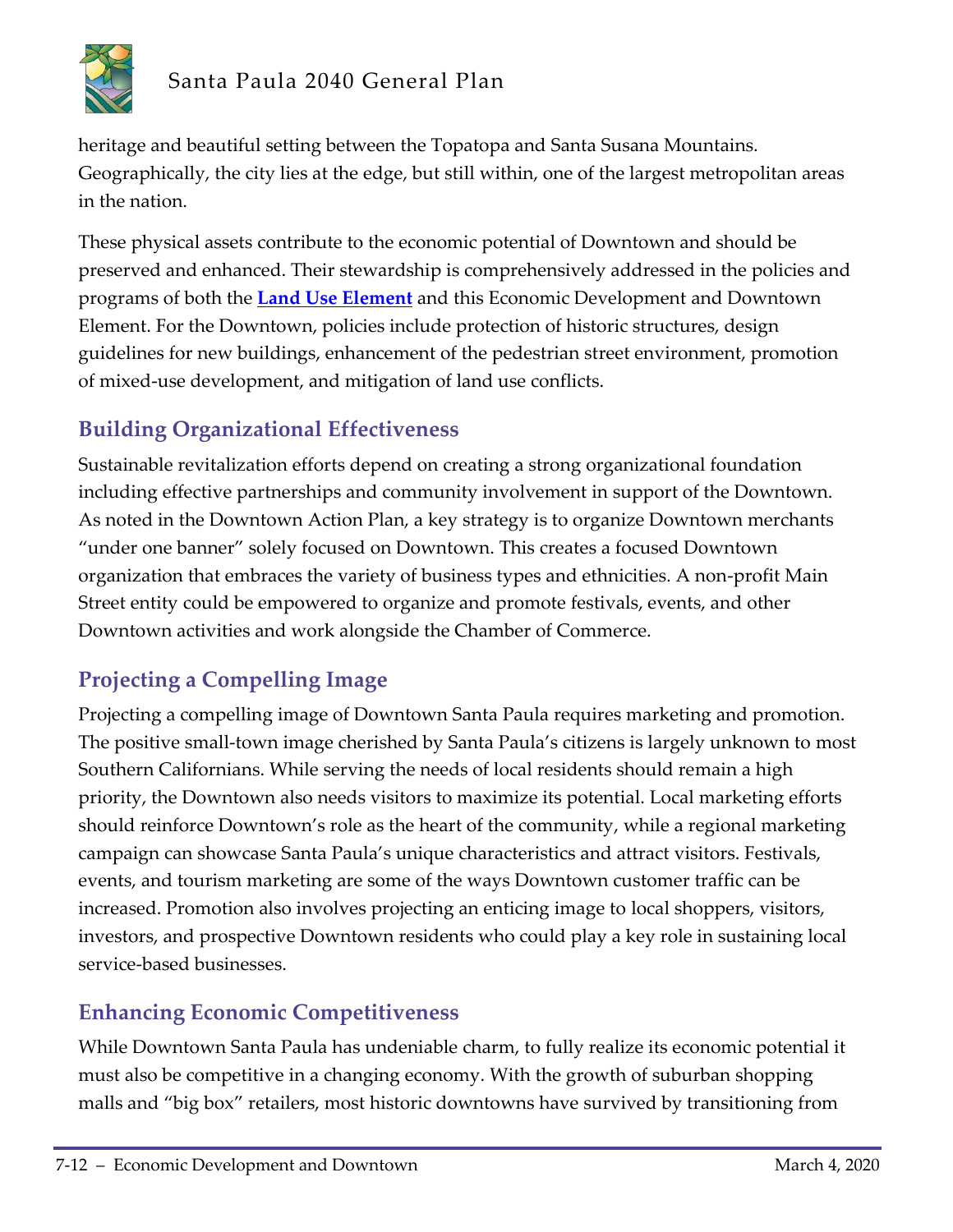

the retail heart of the community to more emphasis on entertainment. Recruiting new businesses, sharpening the competitiveness of existing businesses, and putting vacant or underutilized space to more productive use will be high priorities for the Downtown in the coming decades. Additional strategies include targeted recruitment of complementary businesses, capital incentives and streamlined City permit processes for new and expanding businesses, and a supportive environment for entrepreneurs that drive the Downtown economy.

#### **Policies**

- EDD 4.1 **Enhance Santa Paula's image**. Maintain and enhance Santa Paula's reputation as a unique and distinctive place in the Southern California area.
- EDD 4.2 **Downtown organization**. Support the establishment of a Main Street organization to coordinate Downtown revitalization and promotion efforts and provide on-going City support to the organization.
- EDD 4.3 **Land use policies**. Implement the Downtown land use and development policies contained in the **Land Use Element**.

#### **Programs**

- EDD 4.a **Downtown Coordinator**. Designate a Downtown Coordinator within City government to serve as the primary liaison between City departments and Downtown property and business owners.
- EDD 4.b **Business improvement district**. Continue to support the Downtown business improvement district (PBID), based upon the California Main Street Alliance Model, to coordinate Downtown business development and marketing efforts.
- EDD 4.c **Downtown strategic plan**. Work with the Downtown BID to prepare a detailed Strategic Plan for the Downtown. Potential strategies that should be considered in the Plan include:
	- Conduct an economic study to identify potential gaps and opportunities in current Downtown business segments and establish a focused business retention, expansion, and recruitment program targeting desired businesses that are under-represented.
	- Create a Downtown Entertainment District with an attractive, culturally diverse mix of dining, retail, entertainment activities to draw local residents